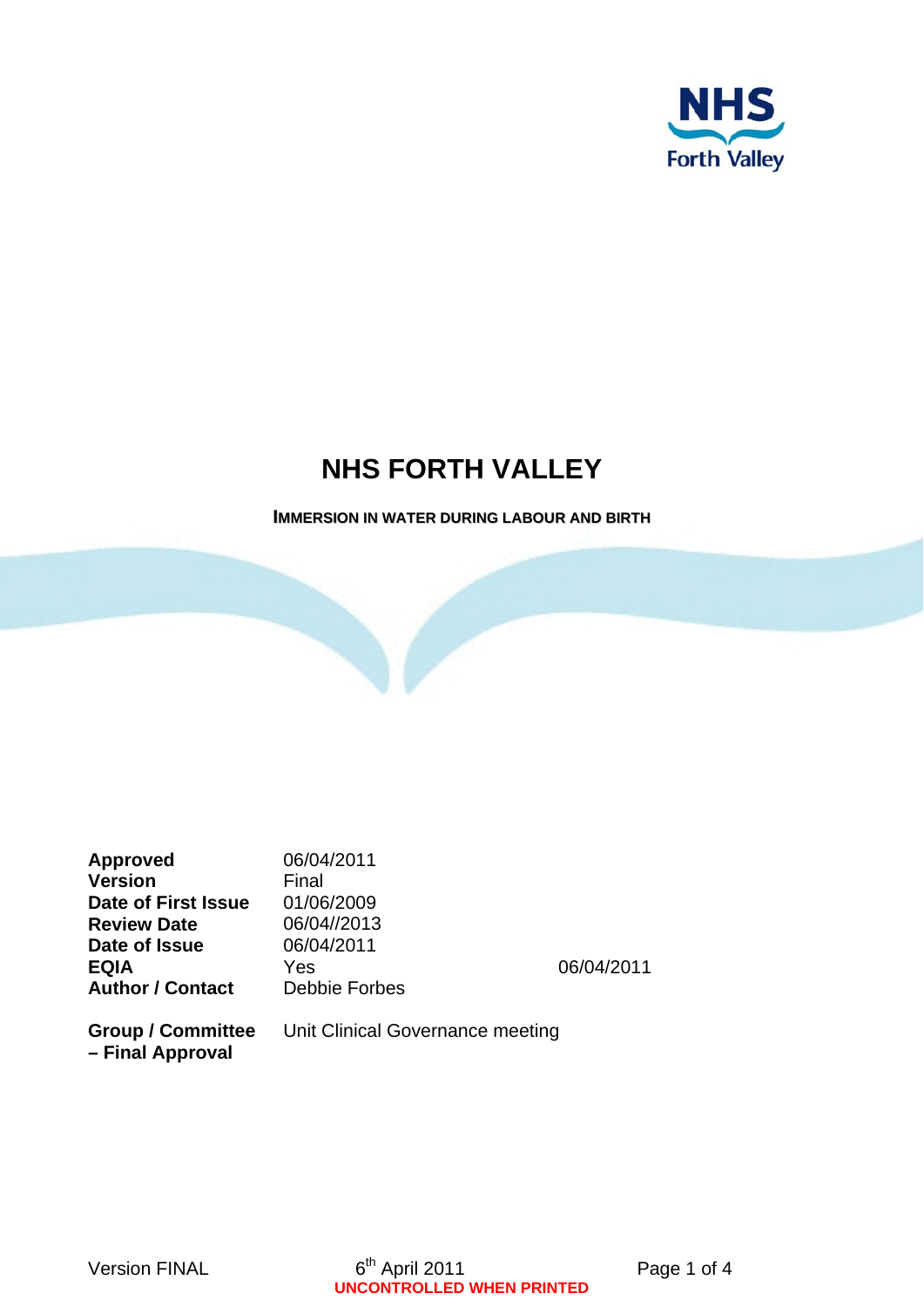# **NHS Forth Valley**

# **Consultation and Change Record**

| <b>Contributing Authors:</b> | <b>Debbie Forbes</b>                                                                                                                                                                                                                                                                                                                                                                                                                                                                                                                                                                                                                                                                                                                                        |  |
|------------------------------|-------------------------------------------------------------------------------------------------------------------------------------------------------------------------------------------------------------------------------------------------------------------------------------------------------------------------------------------------------------------------------------------------------------------------------------------------------------------------------------------------------------------------------------------------------------------------------------------------------------------------------------------------------------------------------------------------------------------------------------------------------------|--|
| <b>Consultation Process:</b> | Circulation to all Midwives, Obstetricians, Supervisors Of<br>Midwives, Team Leaders, Clinical Shift Co-ordinators,<br>Department Managers, Unit Service Manager and Head of<br>Midwifery                                                                                                                                                                                                                                                                                                                                                                                                                                                                                                                                                                   |  |
|                              | Cluett ER, Burns E. Immersion in water in labour and birth.<br>Cochrane Database of Systematic Reviews 2009, Issue 2.<br>Burns E & Kitzinger S (2000) Midwifery Guidelines for Use of<br>Water in Labour Oxford Centre for Health Care Research &<br>Development<br>Johnson (1996) Johnson P. Birth under water - to breathe or<br>not to breathe. British Journal of Obstetrics and Gynaecology<br>1996; 103:202-8<br>Garland D & Jones K (2000) Waterbirth: Supporting Practice<br>with Clinical Audit MIDIRS Midwifery Digest 10: 333-336<br>Royal College of Obstetricians Gynaecologists & Royal<br>College of Midwives Joint Statement No. 1 (2006) Immersion<br>in Water during Labour and Birth<br>NICE Clinical Guideline 55 Intrapartum Care 2007 |  |
| Distribution:                | Midwives, Obstetricians, Supervisors Of Midwives, Team<br>Leaders, Clinical Shift Co-ordinators, Department Managers,<br>Unit Service Manager and Head of Midwifery                                                                                                                                                                                                                                                                                                                                                                                                                                                                                                                                                                                         |  |
| <b>Change Record</b>         | <b>Staff Training and Education</b>                                                                                                                                                                                                                                                                                                                                                                                                                                                                                                                                                                                                                                                                                                                         |  |

This document can, on request, be made available in alternative formats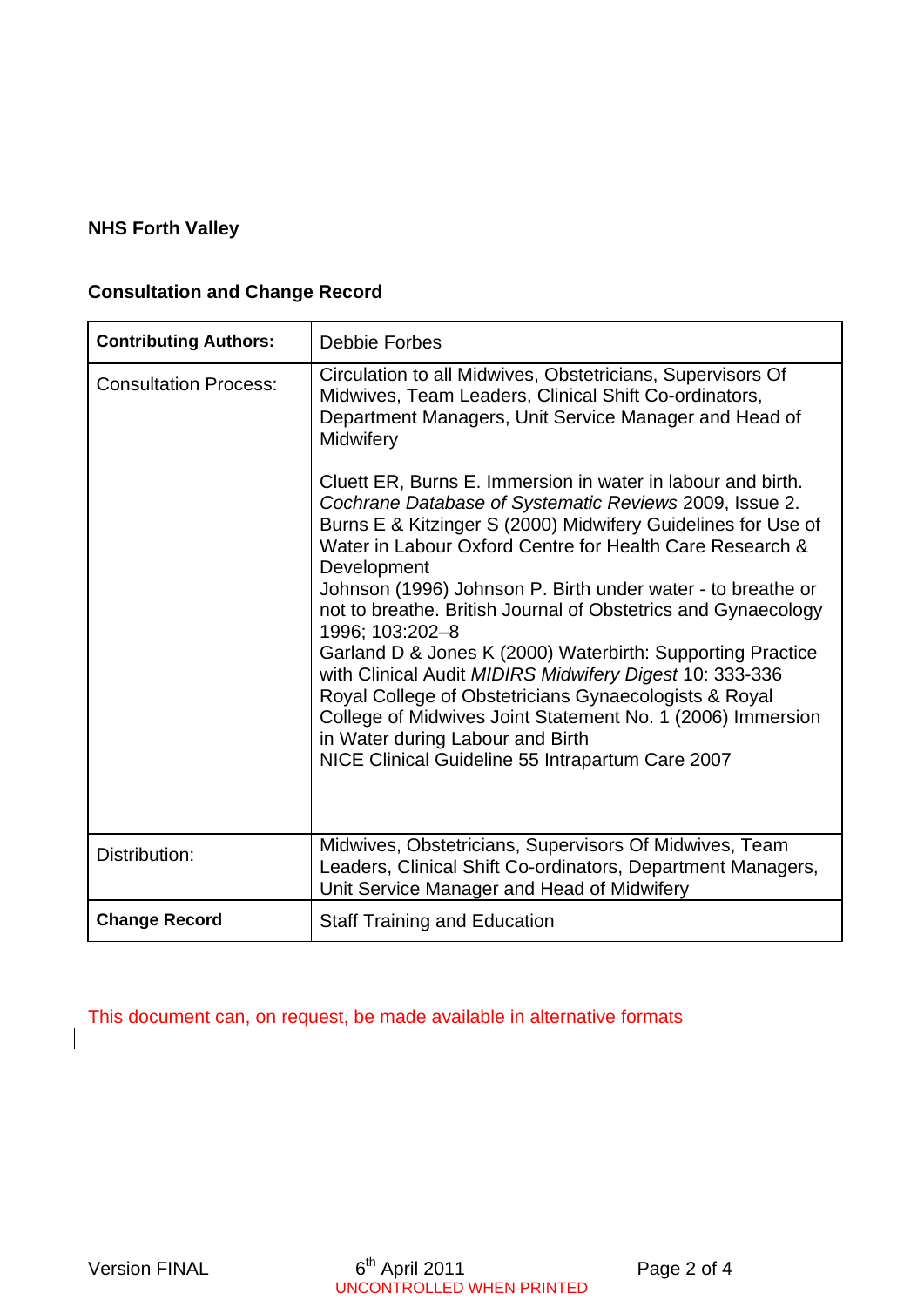# **NHS Forth Valley**

# **Consultation and Change Record**

| <b>Contributing Authors:</b> |               |               |                |
|------------------------------|---------------|---------------|----------------|
| <b>Consultation Process:</b> |               |               |                |
|                              |               |               |                |
|                              |               |               |                |
|                              |               |               |                |
| <b>Distribution:</b>         |               |               |                |
|                              |               |               |                |
|                              |               |               |                |
|                              |               |               |                |
|                              |               |               |                |
| <b>Change Record</b>         |               |               |                |
| <b>Date</b>                  | <b>Author</b> | <b>Change</b> | <b>Version</b> |
|                              |               |               |                |
|                              |               |               |                |
|                              |               |               |                |
|                              |               |               |                |
|                              |               |               |                |
|                              |               |               |                |
|                              |               |               |                |
|                              |               |               |                |
|                              |               |               |                |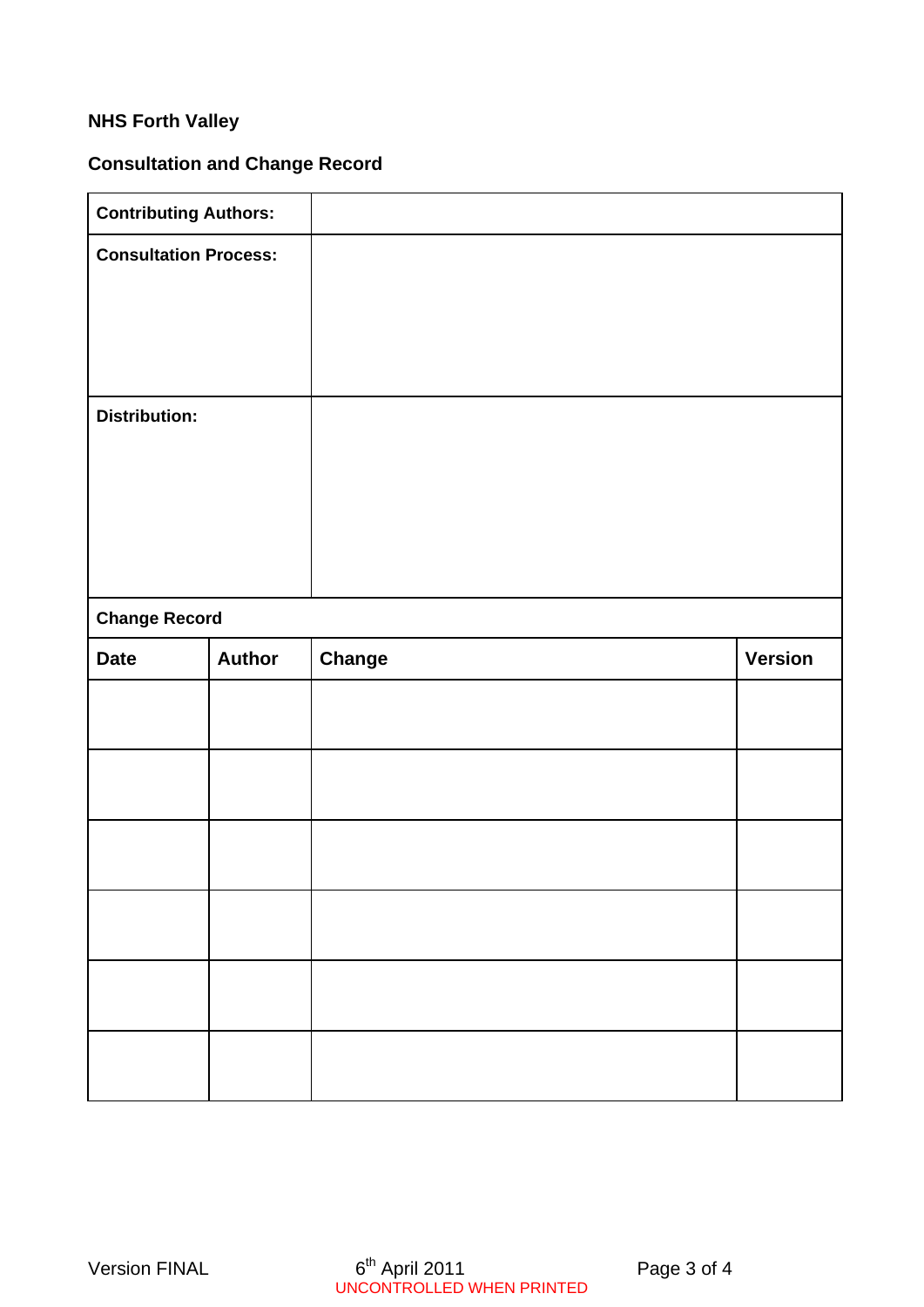You can obtain the service of an interpreter or have this document translated in your own language by contacting the interpreting services on 0845 130 1170. These services are available free of charge.

ਤੁਸੀਂ, 0845 130 1170 ਤੇ ਦੁਭਾਸ਼ੀਆ ਸੇਵਾਵਾਂ (interpreting services) ਨੂੰ ਸੰਪਰਕ ਕਰਕੇ ਇਕ ਦੁਭਾਸ਼ੀਏ ਦੀ ਸੇਵਾ ਜਾਂ ਇਸ ਦਸਤਾਵੇਜ਼ ਦਾ ਆਪਣੀ ਬੋਲੀ ਵਿਚ ਅਨੁਵਾਦ ਲੈ ਸਕਦੇ ਹੋ। ਇਹ ਸੇਵਾਵਾਂ ਮੁਫ਼ਤ ਹਨ।

آپ 1170 130 0845 پرانٹرپریٹنگ سروس سے رابطه کرکے کسی مترجم کی خدمات حاصل کرسکتے ہیں یا اس دستاویز کا ترجمه اینی زبان میں کرا سکتے ہیں۔ یه خدمات مفت دستیاب ہے۔

您可以通過撥打翻譯服務熱綫 0845 130 1170 取得翻譯員服務或得到此文件的 翻譯版本。 這些服務都是免費的。

Galite prasyti vertejo paslaugu arba gauti sita dokumenta isversta I jusu kalba kreipdamiesi I musu vertimo paslaugu biura skambindami 0845 130 1170. Sitos paslaugos yra nemokamos.

يمكنك الحصول على خدمة الترجمة الفورية أو القيام بترجمة هذه الوثيقة إلى لغتك الأصلية عن<br>طريق الإتصال بخدمات الترجمة الفورية على رقم 1170 130 0845 . هذه الخدمات متاحة مجانا بدون أي مقابل مادي.

Dzwoniąc do biura tłumaczeń pod numer 0845 130 1170 możecie Państwo prosić o tłumacza albo otrzymać ten dokument przetłumaczony na wasz język ojczysty. Powyżej wymienione usługi są darmowe.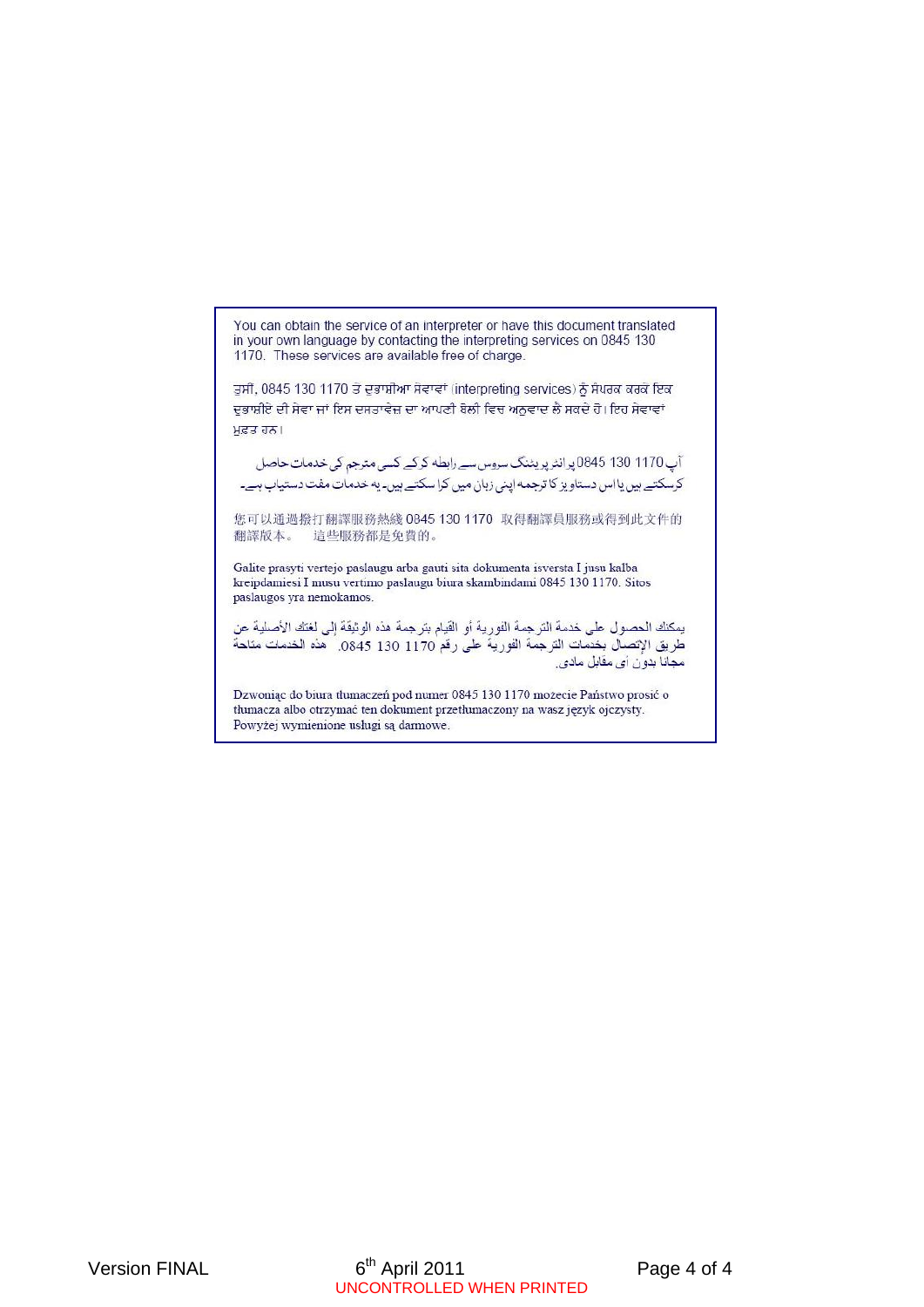

Overall, the evidence indicates that immersion in water during the first stage decreases maternal uptake of epidural/spinal analgesia, and that water immersion during the first stage of labour can be supported for women at low risk of complications (Cluett & Burns 2009).

There is insufficient evidence about the use of water immersion during second stage of labour and therefore clear implications cannot be stated (Cluett & Burns 2009).

#### **Criteria for use**

All healthy women with an uncomplicated singleton pregnancy at term should have the option of labouring and birthing in water (RCOG & RCM 2006).

- $\triangledown$  Woman's informed choice
- $\boxtimes$  Normal, term pregnancy at 37+ weeks
- $\boxtimes$  Singleton fetus with cephalic presentation
- $\boxtimes$  BMI <35 at booking
- $\boxtimes$  Spontaneous onset of labour
- $\boxtimes$  No systemic sedation within the last 4 hours
- $\boxtimes$  Clear liquor and reassuring fetal monitoring
- $\boxtimes$  Spontaneous rupture of membranes < 24 hours
- $\overline{2}$  Post dates induction of labour in an uncomplicated pregnancy only a woman who labours without the need for syntocinon following IOL may use the pool if she wishes providing all maternal and fetal observations are within normal parameters.

#### **Waterbirth is not recommended if there are risk factors for shoulder dystocia:**

- $\triangledown$  Previous shoulder dystocia
- $\boxtimes$  Clinically large baby
- $\overline{\mathbf{y}}$  Slow progress in 2<sup>nd</sup> stage

#### **If a woman expresses an interest in waterbirth team midwife should:**

- ; Ensure the woman has received Forth Valley's *Waterbirth Information* Leaflet.
- $\boxtimes$  If a woman is healthy with an uncomplicated pregnancy and wishes immersion in water for labour and/or birth document this in the special features labour and birth section in the SWHMR notes.

#### **Documenting use of pool**

- $\boxtimes$  If a woman is not able to use the birth pool because it is already in use please document her name and CHI number in the waterbirth note book kept in labour ward duty room
- $\boxtimes$  If a women is hiring her own pool for a home birth again document this in the notebook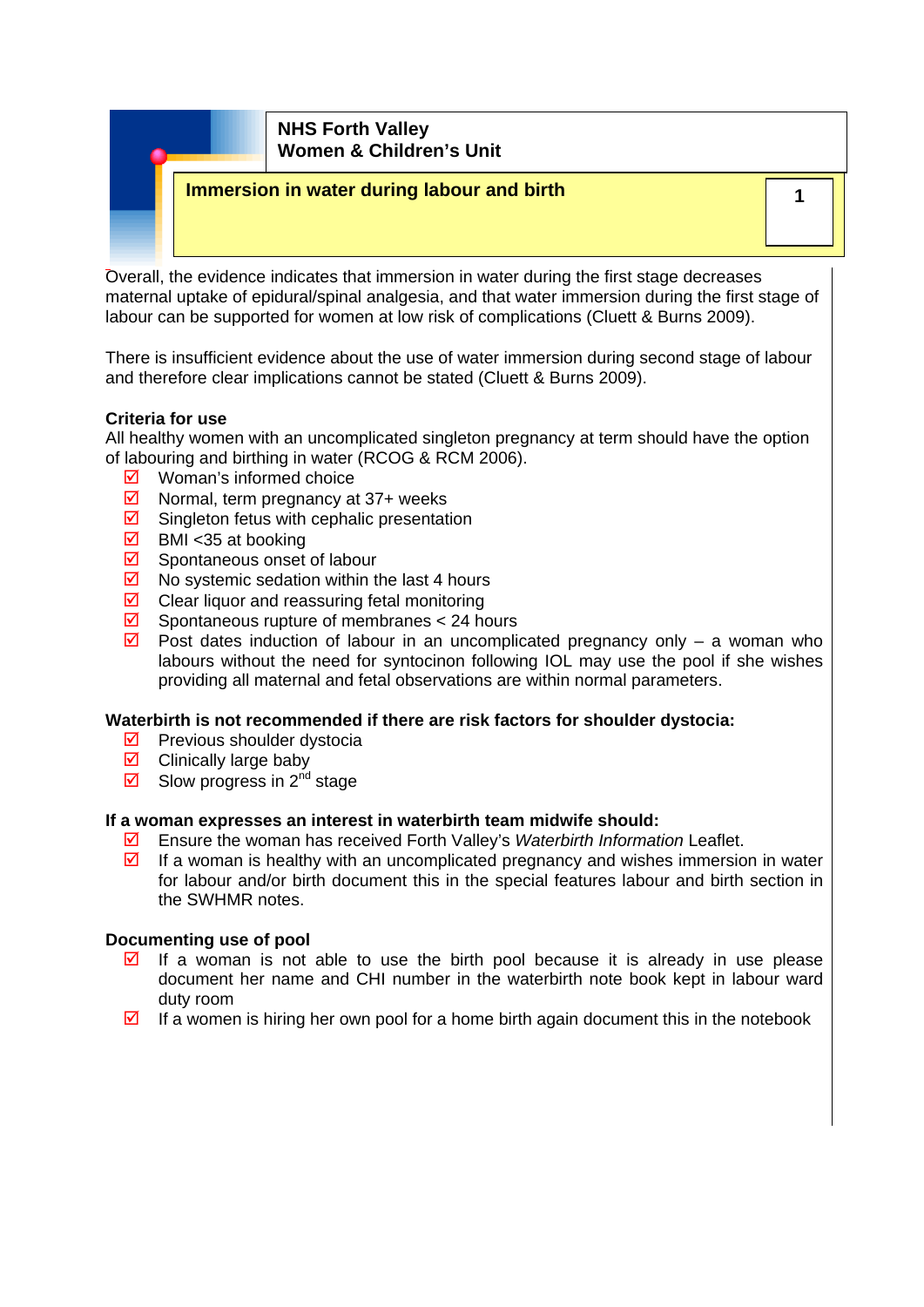# **2 Immersion in water during labour and birth**

- $\boxtimes$  Labour should be established prior to entering the water, once labour has established it seems that water enhances uterine activity. A rough guide is 4-5cms dilated. If the woman enters the pool before labour is established the relaxing effect of the water may inhibit labour. Each woman should be reviewed individually.
- $\boxtimes$  The woman is free to leave the pool at any time she wishes and should be aware that she will be requested to leave the pool immediately if any complications arise

#### **Analgesia**

- $\boxtimes$  Equanox is available for use in the pool. The woman should not be left unattended in the pool if using analgesia.
- Opiates should not be administered when using the pool and at least 2 hours should have elapsed since administration of an opiate, as long as the woman is alert and not drowsy. Opiates affect the fetus at delivery and disrupt the physiology of normal labour

#### **Water**

- $\triangledown$  The water level should be at the level of the woman's breasts when she is sitting in the This depth of water assists increased buoyancy and facilitates unrestricted movement (Burns & Kitzinger 2000).
- $\boxtimes$  The woman should be encouraged to move and explore different positions. She may choose to squat, kneel or be on all fours, rather than sit. It is important that women are not in any one position for a long period. There is the potential, especially when kneeling of the risk of pressure damage to their knees.
- $\triangledown$  The water should be kept as clear as possible with a disposable sieve to assist in observation of the water colour. In the event of the pool being heavily contaminated, ask the woman to leave the pool temporarily while the water is changed.

#### **Temperature of Water**

As with any labouring woman, it is important to avoid her becoming pyrexial. Therefore, the water temperature of a pool should not exceed the maternal body temperature, as immersing a woman in water above her natural core temperature will result in fetal hyperthermia and associated cardiovascular and metabolic disturbances [\(Johnson 1996](http://onlinelibrary.wiley.com/o/cochrane/clsysrev/articles/CD000111/bibliography.html#CD000111-bbs2-0050)).

- $\overline{2}$  The water temperature should not exceed 37.5<sup>°</sup>C
- $\boxtimes$  The water temperature should be monitored (in the centre of the pool and below the surface) prior to entering the pool, and then hourly throughout use and as second stage approaches. Record readings on the partogram.
- $\boxtimes$  Maternal temperature should be checked hourly
- $\boxtimes$  The room temperature should be comfortable for the woman.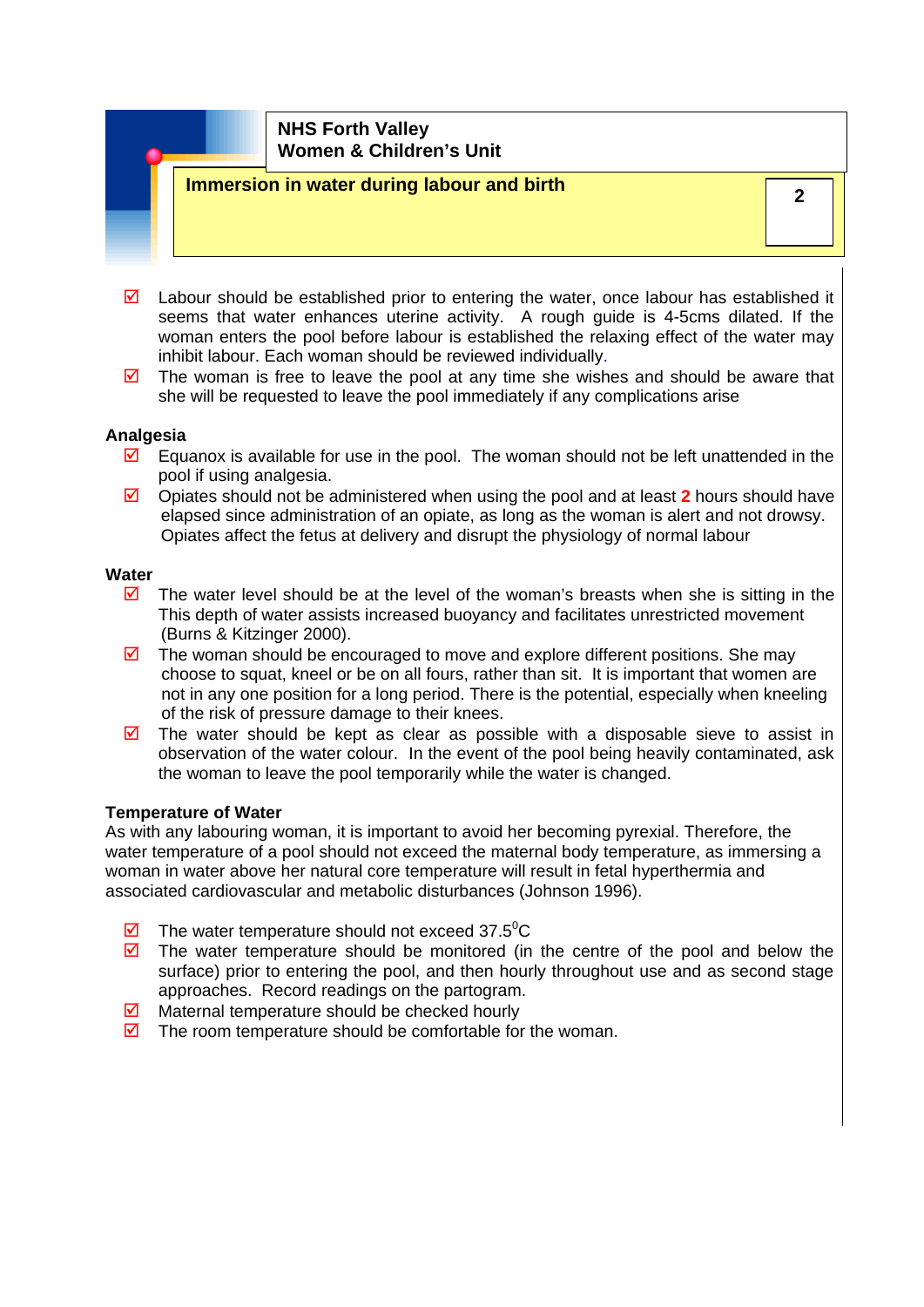### **Immersion in water during labour and birth**

#### **Care & observations during labour**

- $\boxtimes$  If there are any concerns about maternal or fetal wellbeing, the woman should be advised to leave the pool.
- $\boxtimes$  The usual recordings of pulse rate and blood pressure should be performed and docume on EWSC.
- $\boxtimes$  The fetal heart rate can only be monitored by intermittent auscultation by waterproof doppler as Guideline for *Intermittent Auscultation in Low Risk Pregnancy in Labour*
- $\boxtimes$  The woman should be encouraged to drink plenty water to avoid dehydration and hyperthermia in the warm environment (Burns & Kitzinger 2000). Midwives too should ensure they drink plenty fluids.
- $\boxtimes$  As caring for any woman in labour, the woman should be encouraged to pass urine and leave the pool to do so.
- $\boxtimes$  In the rare case of an emergency situation, you must insist that the woman leaves the pool.

#### **Preparations for birth**

- $\overline{\mathbf{2}}$  Ensure the water temperature is 37° C.
- $\boxtimes$  Ensure delivery equipment is ready including extra cord clamps.
- $\boxtimes$  Towels, sheets, mats and or beanbags should be available in the room should the woman wish to leave the pool when the delivery is imminent.
- $\boxtimes$  As the birth approaches, the woman will instinctively know whether she wishes to remain in the pool. Some women prefer to be on dry land. It is the woman's decision whether or not to remain in the pool for delivery.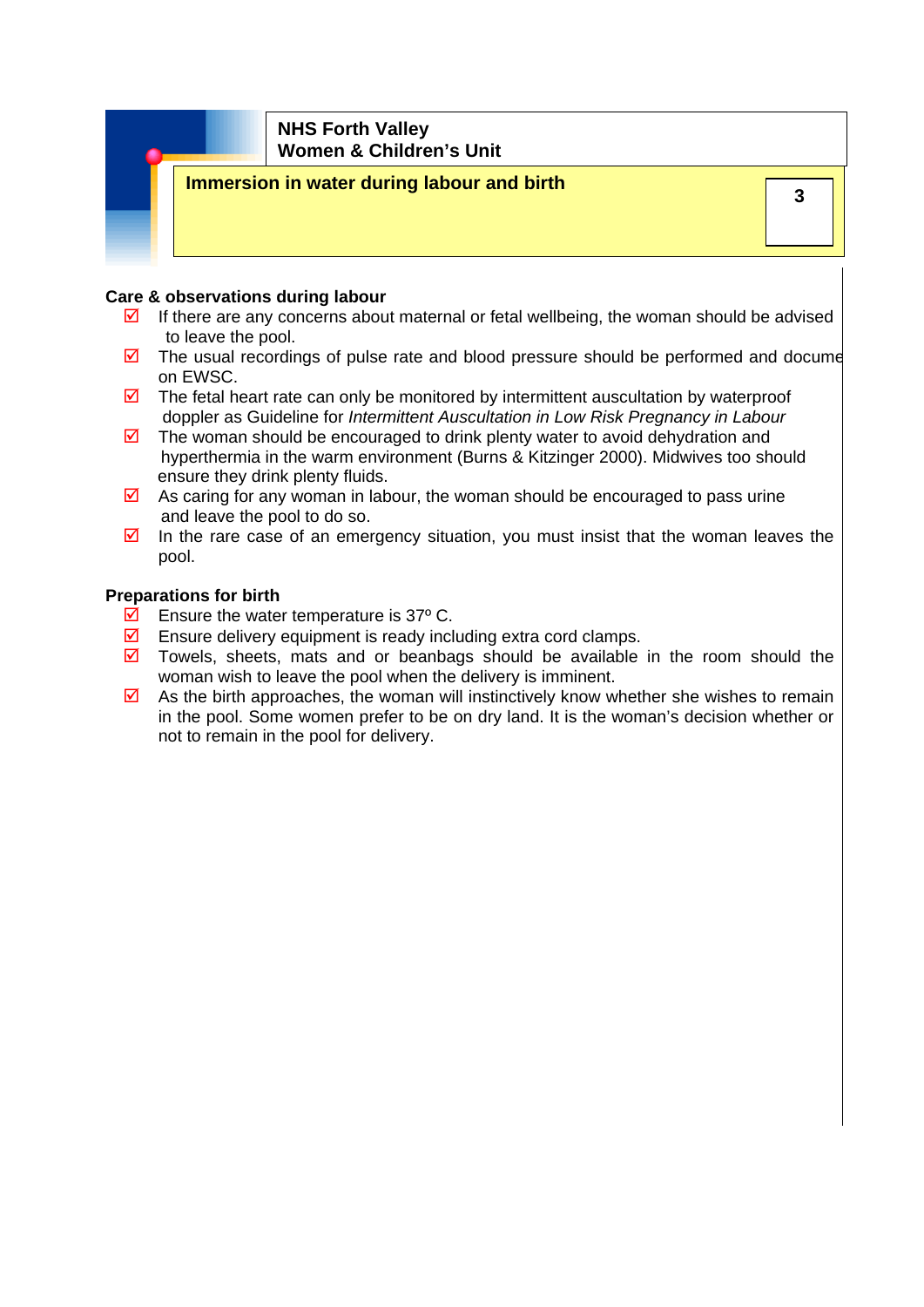# **Immersion in water during labour and birth Alternative Contract of Alternative Contract of Alternative Contract Or**

#### **2nd Stage**

- $\triangledown$  Pushing should be physiological (non-directed), that is the woman should be encouraged to push only as and when she has the urge and should not be hurried.
- $\triangleright$  A waterbirth should be "hands off" birth
- $\boxtimes$  A mirror can be used to visualise the advancing vertex
- $\boxtimes$  The baby should be born completely underwater then gently raised to the surface.
- $\boxtimes$  The head and body may be born over one contraction or the head is born first and the body is delivered with the next contraction.
- $\triangledown$  It is not necessary to feel for the presence of nuchal cord. It can be loosened and disentangled as the baby is born (Burns & Kitzinger 2000, Garland 2000). Feeling for the cord underwater may stimulate respiration.
- $\boxtimes$  The baby should be gently raised to help ensure the cord does not snap, especially if it is short (Burns & Kitzinger 2000 & Garland 2000).
- $\boxtimes$  Rest the baby close to the woman's abdomen at uterine level to avoid possible excess transfusion to the baby.

### **Delay in 2nd Stage**

 $\overline{2}$  If 2<sup>nd</sup> stage progress is slow advise the woman to leave the pool. Prolonging the time in the pool can result in lower oxytocin levels and increase the risk of  $3<sup>rd</sup>$  stage haemorrhage.

#### **Delay in the Birth**

- $\boxtimes$  If there is a delay in delivery of the shoulders following the next expulsive contraction ask the woman to stand up and put one foot on the side of the pool to increase the pelvic diameters.
- $\boxtimes$  If the woman raises herself out of the water and exposes the fetal head to air, once the presenting part is visible, she should be advised to remain out of the water to avoid the risk of premature gasping under water. Be prepared for this especially if woman is in a "hands knees" position.
- $\overline{2}$  Once out of water the baby's head should **NEVER** be re-immersed, the body should remain in the water.

#### **UNDER NO CIRCUMSTANCES SHOULD THE NUCHAL CORD BE CLAMPED AND CUT UNDER WATER**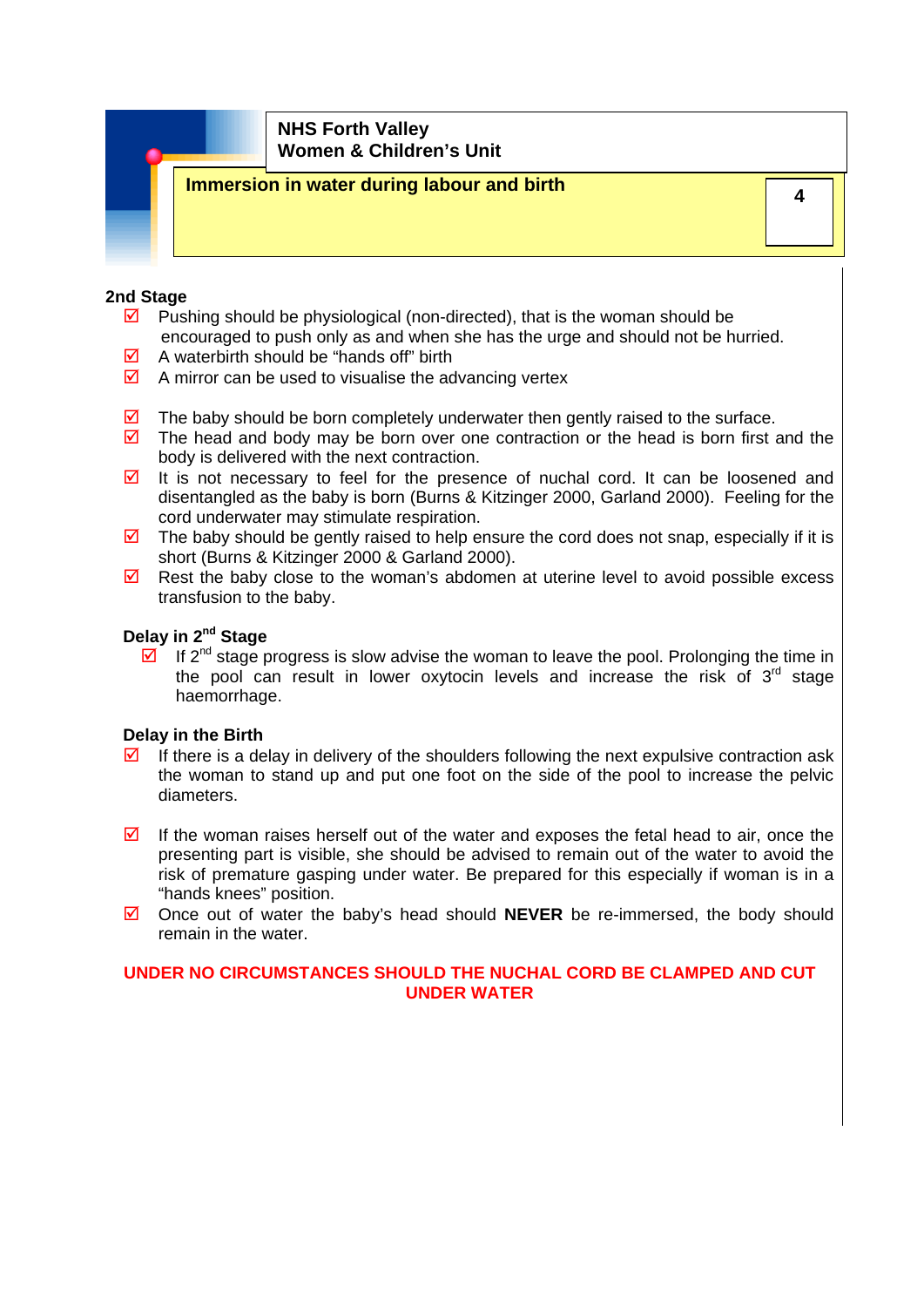

#### **3rd Stage**

Currently there is no reliable evidence that can be used to inform decisions about the risks and benefits of 3<sup>rd</sup> stage being conducted under water (RCOG & RCM 2006).

Choices for  $3<sup>rd</sup>$  stage should be discussed with the woman and documented in notes.

#### **Active Management**

- $\boxtimes$  If active management of the third stage is requested this should be conducted out of water with syntocinon given when the woman is out of the pool; the woman should be advised to leave the pool within 5 minutes.
- $\boxtimes$  Remember to document the time the woman leaves the pool.

#### **Physiological Management**

- $\boxtimes$  The woman may remain in the water for the delivery of the placenta providing there is no excessive bleeding or the  $3<sup>rd</sup>$  stage is prolonged. The third stage should occur physiologically however active management should be initiated if required.
- $\boxtimes$  For physiological management of 3<sup>rd</sup> stage the cord may be clamped and cut when it has stopped pulsating.

#### **Perineal repair**

 $\boxtimes$  If suturing required this should be left up to one hour as tissues may be water saturated.

#### **Environment**

- $\boxtimes$  Floor should be kept dry with any water spillages being dried immediately.
- $\boxtimes$  Dim lighting and soft music can be used to help provide a relaxing atmosphere.
- $\boxtimes$  Room temperature should be between 26-28<sup>°</sup>C.
- $\triangledown$  Ensure there are plenty of towels available.
- $\boxtimes$  Alternative delivery facilities should be available i.e. delivery bed (in case of emergency), bean bag, and mattress for the floor.

#### **Reduction of the risk of infection**

To date, there is no evidence of increased maternal, fetal or neonatal risk associated with water immersion, compared with labouring and giving birth on land (Cluett & Burns 2009).

- $\boxtimes$  Gauntlet gloves are available for staff to wear
- $\boxtimes$  All cuts and grazes must be covered by waterproof dressing for both the woman and the midwife.

#### **Record keeping**

 $\boxtimes$  Accurate contemporaneous records should be kept as for all women. Additionally, times of entering and leaving the pool should be clearly documented, including the reason for leaving the pool, if appropriate. It is essential that it is recorded clearly whether the baby was born under water (RCOG & RCM 2006).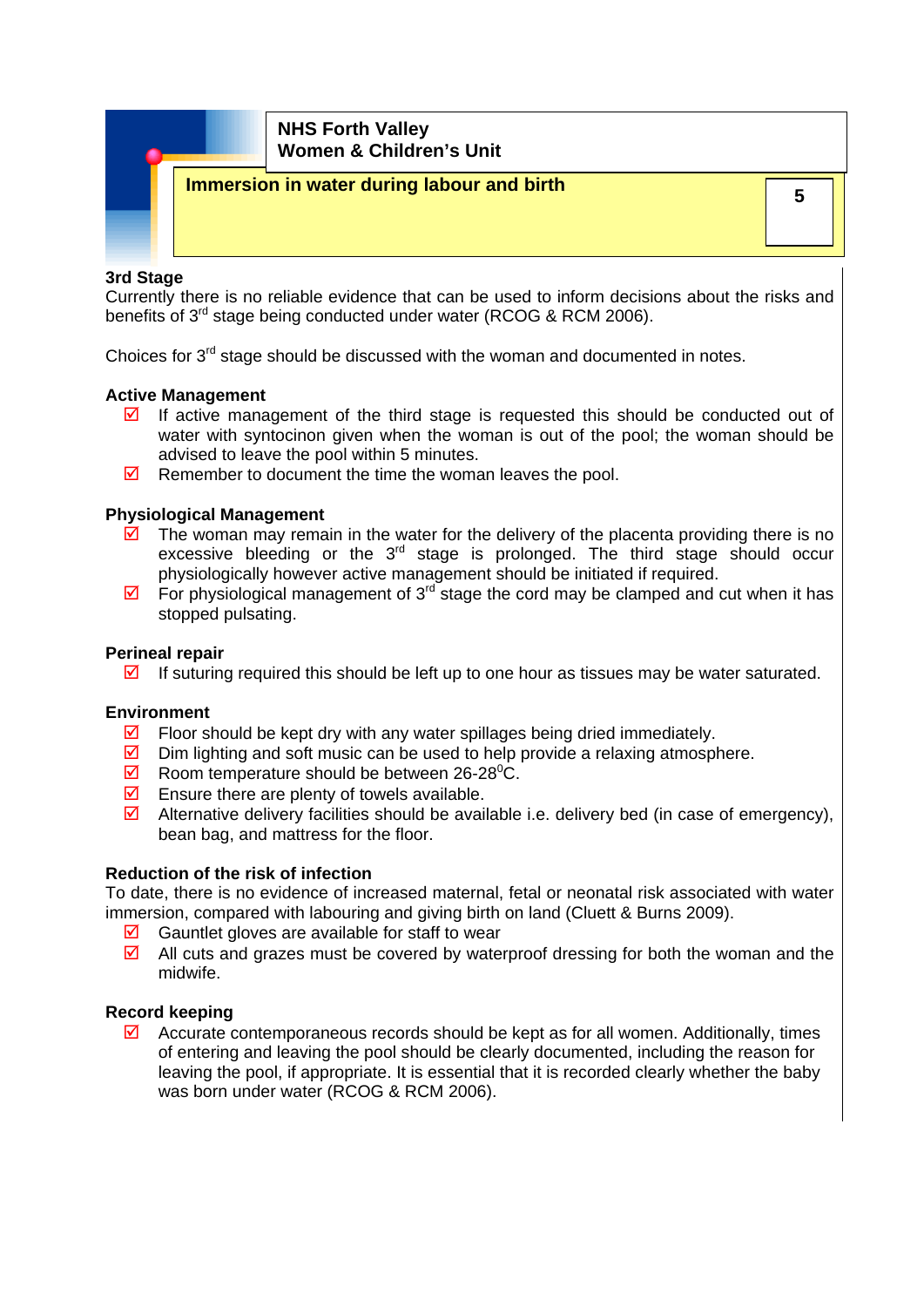# **Immersion in water during labour and birth CONSIDER AND THE SET OF A REAL EXECUTION**

#### **Shoulder dystocia**

- $\overline{\mathbf{2}}$  Try to exclude potential shoulder dystocia prior to the onset of 2<sup>nd</sup> stage in water
- $\boxtimes$  If on palpation the baby feels excessively large, then it would be advisable for the woman to birth on dry land
- $\boxtimes$  Emergency call for help including paediatrician
- $\boxtimes$  Assist the woman to change position ask the woman to stand, placing a foot onto Side of the pool.
- $\boxtimes$  Second midwife to protect the baby's head at all times
- $\triangledown$  Exit the pool using the step and handrail
- $\boxtimes$  Guide the woman on to the Bradbury birthing mat and adopt the McRoberts position
- $\triangledown$  Proceed as per HELPERR mnemonic

### **Group B Haemolytic Streptococcus**

The presence of Group B streptococcus in itself does no preclude the use of the birthing pool for labour and or birth. IV antibiotics should be given as per protocol. The woman can remain in the pool providing:

- $\boxtimes$  She remains apyrexial throughout the course of labour
- $\triangledown$  There is no evidence of fetal compromise
- $\triangleright$  Liquor remains clear and non-offensive

#### **Waterbirth in the community setting**

When a woman requests a waterbirth in the community, it is the responsibility of the midwives in the team to gain the knowledge and where possible the skills prior to undertaking waterbirth at home.

Inform the Team Leader when a woman requests a home waterbirth and arrange a home visit to the woman between 28 and 34 weeks, if support required contact a Supervisor of Midwives.

When planning a home waterbirth, it is the responsibility of the woman and her birth partner to arrange private hire of a birthing pool and its subsequent assembly and maintenance. Hire or purchase must be from a reputable firm, paddling pools are unsuitable. Care should be taken to ensure pool is not beside any electrical equipment. Electric sockets can be covered with plastic covers to prevent damage due to condensation.

As always, the Supervisor of Midwives is available for any midwife who requires advice and support either in the community or hospital setting.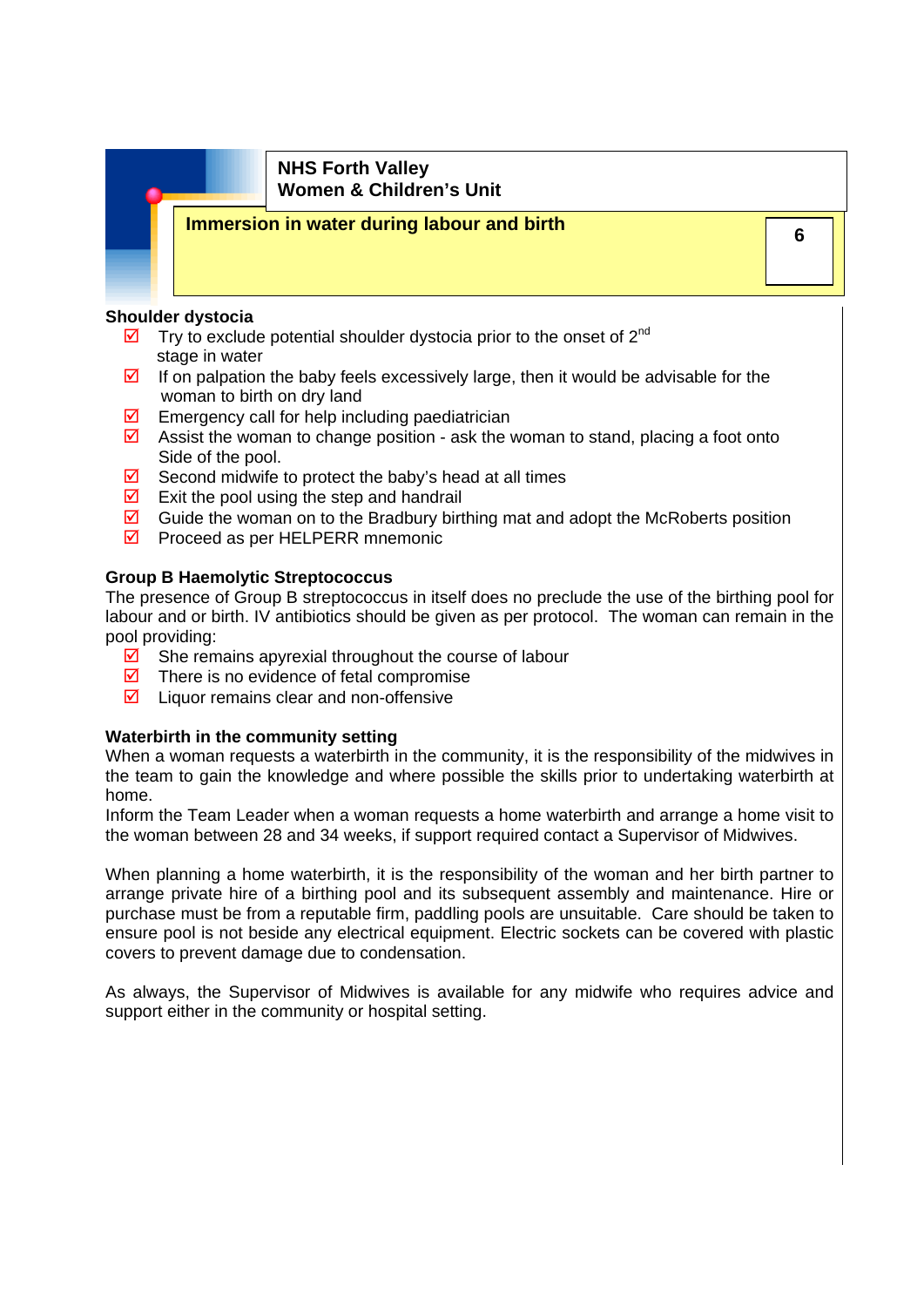#### **References**

Cluett ER, Burns E. Immersion in water in labour and birth. *Cochrane Database of Systematic Reviews* 2009, Issue 2.

Burns E & Kitzinger S (2000) Midwifery Guidelines for Use of Water in Labour Oxford Centre for Health Care Research & Development

Johnson (1996) Johnson P. Birth under water - to breathe or not to breathe. British Journal of Obstetrics and Gynaecology 1996; 103:202–8

Garland D & Jones K (2000) Waterbirth: Supporting Practice with Clinical Audit *MIDIRS Midwifery Digest* 10: 333-336

*Royal College of Obstetricians Gynaecologists & Royal College of Midwives Joint Statement No. 1* (2006) Immersion in Water during Labour and Birth

NICE Clinical Guideline 55 Intrapartum Care 2007

**April 2011: Review April 2013 or sooner Debbie Forbes**